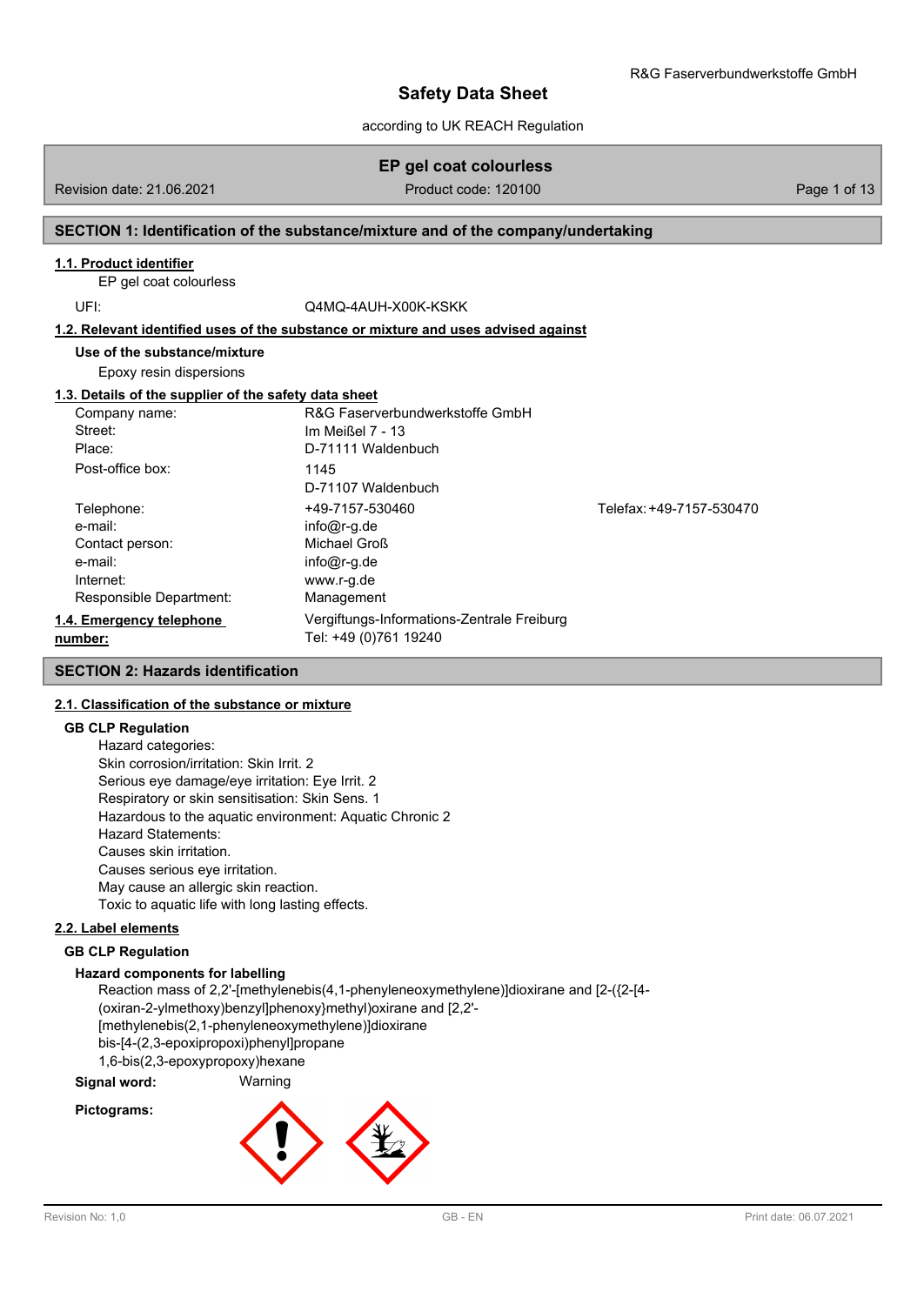according to UK REACH Regulation

## **EP gel coat colourless**

Revision date: 21.06.2021 **Product code: 120100** Page 2 of 13

### **Hazard statements**

| H <sub>315</sub>  | Causes skin irritation.                          |
|-------------------|--------------------------------------------------|
| H317              | May cause an allergic skin reaction.             |
| H <sub>3</sub> 19 | Causes serious eye irritation.                   |
| H411              | Toxic to aguatic life with long lasting effects. |

#### **Precautionary statements**

| P <sub>101</sub> | If medical advice is needed, have product container or label at hand.                            |
|------------------|--------------------------------------------------------------------------------------------------|
| P <sub>102</sub> | Keep out of reach of children.                                                                   |
| P273             | Avoid release to the environment.                                                                |
| P <sub>280</sub> | Wear protective gloves/protective clothing/eye protection/face protection/hearing<br>protection. |
| P <sub>501</sub> | Dispose of contents/container to Dispose of waste according to applicable legislation            |

### **2.3. Other hazards**

The substances in the mixture do not meet the PBT/vPvB criteria according to REACH, annex XIII. Special danger of slipping by leaking/spilling product.

### **SECTION 3: Composition/information on ingredients**

### **3.2. Mixtures**

### **Hazardous components**

| CAS No     | Chemical name                                                                                                                                                                                                 |                  |                  |  |  |  |
|------------|---------------------------------------------------------------------------------------------------------------------------------------------------------------------------------------------------------------|------------------|------------------|--|--|--|
|            | IEC No                                                                                                                                                                                                        | Index No         | <b>REACH No</b>  |  |  |  |
|            | <b>GHS Classification</b>                                                                                                                                                                                     |                  |                  |  |  |  |
|            | Reaction mass of 2,2'-[methylenebis(4,1-phenyleneoxymethylene)]dioxirane and [2-({2-[4-<br>(oxiran-2-ylmethoxy)benzyl]phenoxy}methyl)oxirane and [2,2'-<br>[methylenebis(2,1-phenyleneoxymethylene)]dioxirane |                  |                  |  |  |  |
|            | 701-263-0                                                                                                                                                                                                     | 01-2119454392-40 |                  |  |  |  |
|            | Skin Irrit. 2, Skin Sens. 1, Aquatic Chronic 2; H315 H317 H411                                                                                                                                                |                  |                  |  |  |  |
| 1675-54-3  | bis-[4-(2,3-epoxipropoxi)phenyl]propane                                                                                                                                                                       |                  |                  |  |  |  |
|            | 216-823-5                                                                                                                                                                                                     | 603-073-00-2     | 01-2119456619-26 |  |  |  |
|            | Skin Irrit. 2, Eye Irrit. 2, Skin Sens. 1, Aquatic Chronic 2; H315 H319 H317 H411                                                                                                                             |                  |                  |  |  |  |
| 16096-31-4 | 1,6-bis(2,3-epoxypropoxy)hexane                                                                                                                                                                               |                  |                  |  |  |  |
|            | 240-260-4                                                                                                                                                                                                     |                  | 01-2119463471-41 |  |  |  |
|            | Skin Irrit. 2, Eye Irrit. 2, Skin Sens. 1, Aquatic Chronic 3; H315 H319 H317 H412                                                                                                                             |                  |                  |  |  |  |

### Full text of H and EUH statements: see section 16.

#### **Specific Conc. Limits, M-factors and ATE**

| <b>CAS No</b> | EC No                                                                                                                                                                                                                         | <b>I</b> Chemical name                                                                   | Quantity   |  |  |
|---------------|-------------------------------------------------------------------------------------------------------------------------------------------------------------------------------------------------------------------------------|------------------------------------------------------------------------------------------|------------|--|--|
|               |                                                                                                                                                                                                                               | Specific Conc. Limits, M-factors and ATE                                                 |            |  |  |
|               | Reaction mass of 2,2'-[methylenebis(4,1-phenyleneoxymethylene)]dioxirane and<br>701-263-0<br>[2-({2-[4-(oxiran-2-ylmethoxy)benzyl]phenoxy}methyl)oxirane and [2,2'-<br>$[$ [methylenebis(2,1-phenyleneoxymethylene)]dioxirane |                                                                                          |            |  |  |
|               | dermal: LD50 = > 2000 mg/kg; oral: LD50 = > 5000 mg/kg                                                                                                                                                                        |                                                                                          |            |  |  |
| 1675-54-3     | 216-823-5                                                                                                                                                                                                                     | bis-[4-(2,3-epoxipropoxi)phenyl]propane                                                  | $1 - 25$ % |  |  |
|               | Irrit. 2; H319: $>= 5 - 100$                                                                                                                                                                                                  | dermal: LD50 = 23000 mg/kg; oral: LD50 = 15000 mg/kg Skin Irrit. 2; H315: >= 5 - 100 Eye |            |  |  |
| 16096-31-4    | 240-260-4                                                                                                                                                                                                                     | $1,6-bis(2,3-epoxypropoxy)hexane$                                                        | $5 - 20$ % |  |  |
|               | dermal: LD50 = $>$ 4900 mg/kg; oral: LD50 = 8500 mg/kg                                                                                                                                                                        |                                                                                          |            |  |  |

### **SECTION 4: First aid measures**

### **4.1. Description of first aid measures**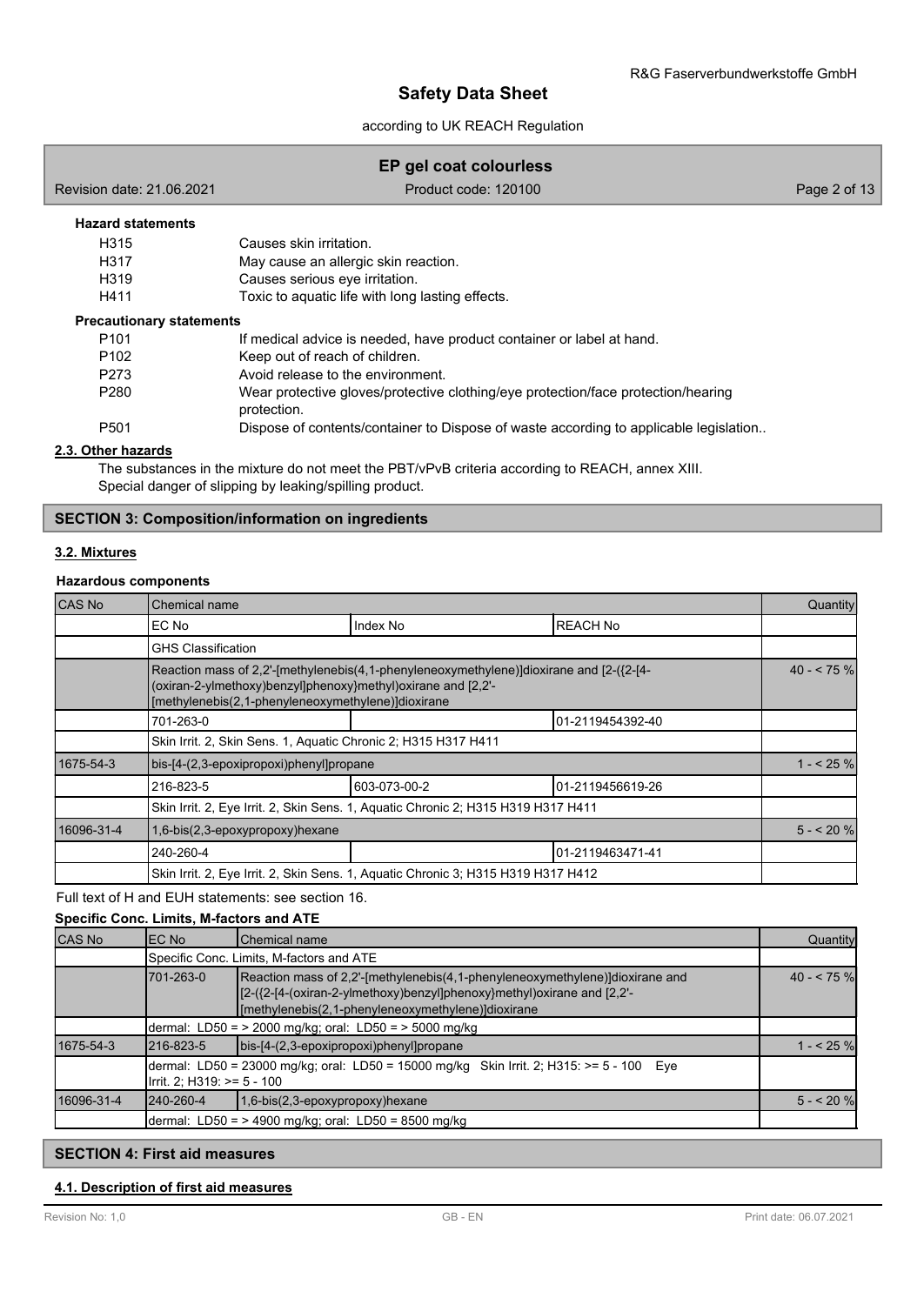### according to UK REACH Regulation

# **EP gel coat colourless**

Revision date: 21.06.2021 **Product code: 120100** Page 3 of 13

### **General information**

Never give anything by mouth to an unconscious person or a person with cramps.

#### **After inhalation**

Provide fresh air. If breathing is irregular or stopped, administer artificial respiration. Medical treatment necessary.

#### **After contact with skin**

After contact with skin, wash immediately with polyethylene glycol, followed by plenty of water. Take off immediately all contaminated clothing and wash it before reuse. If skin irritation occurs.

#### **After contact with eyes**

After contact with the eyes, rinse with water with the eyelids open for a sufficient length of time, then consult an ophthalmologist immediately.

#### **After ingestion**

Rinse mouth immediately and drink plenty of water. Call a physician immediately.

### **4.2. Most important symptoms and effects, both acute and delayed**

Allergic reactions Causes tears.

### **4.3. Indication of any immediate medical attention and special treatment needed**

Treat symptomatically.

#### **SECTION 5: Firefighting measures**

#### **5.1. Extinguishing media**

#### **Suitable extinguishing media**

Carbon dioxide (CO2), Extinguishing powder, Water spray jet.

#### **Unsuitable extinguishing media**

Full water jet

### **5.2. Special hazards arising from the substance or mixture**

The product itself does not burn. In case of fire may be liberated: Carbon monoxide, Carbon dioxide (CO2). Gases/vapours, toxic.

#### **5.3. Advice for firefighters**

Wear a self-contained breathing apparatus and chemical protective clothing. Full protection suit.

#### **Additional information**

Suppress gases/vapours/mists with water spray jet. Collect contaminated fire extinguishing water separately. Do not allow entering drains or surface water.

#### **SECTION 6: Accidental release measures**

#### **6.1. Personal precautions, protective equipment and emergency procedures**

#### **General measures**

Remove persons to safety. Evacuate area. Do not breathe gas/fumes/vapour/spray. Avoid contact with skin, eyes and clothes. Special danger of slipping by leaking/spilling product.

#### **For non-emergency personnel**

Use personal protection equipment.

#### **For emergency responders**

Use personal protection equipment.

#### **6.2. Environmental precautions**

Do not allow to enter into surface water or drains. Do not allow to enter into soil/subsoil. In case of gas escape or of entry into waterways, soil or drains, inform the responsible authorities.

#### **6.3. Methods and material for containment and cleaning up**

#### **For containment**

Provide adequate ventilation. Absorb with liquid-binding material (sand, diatomaceous earth, acid- or universal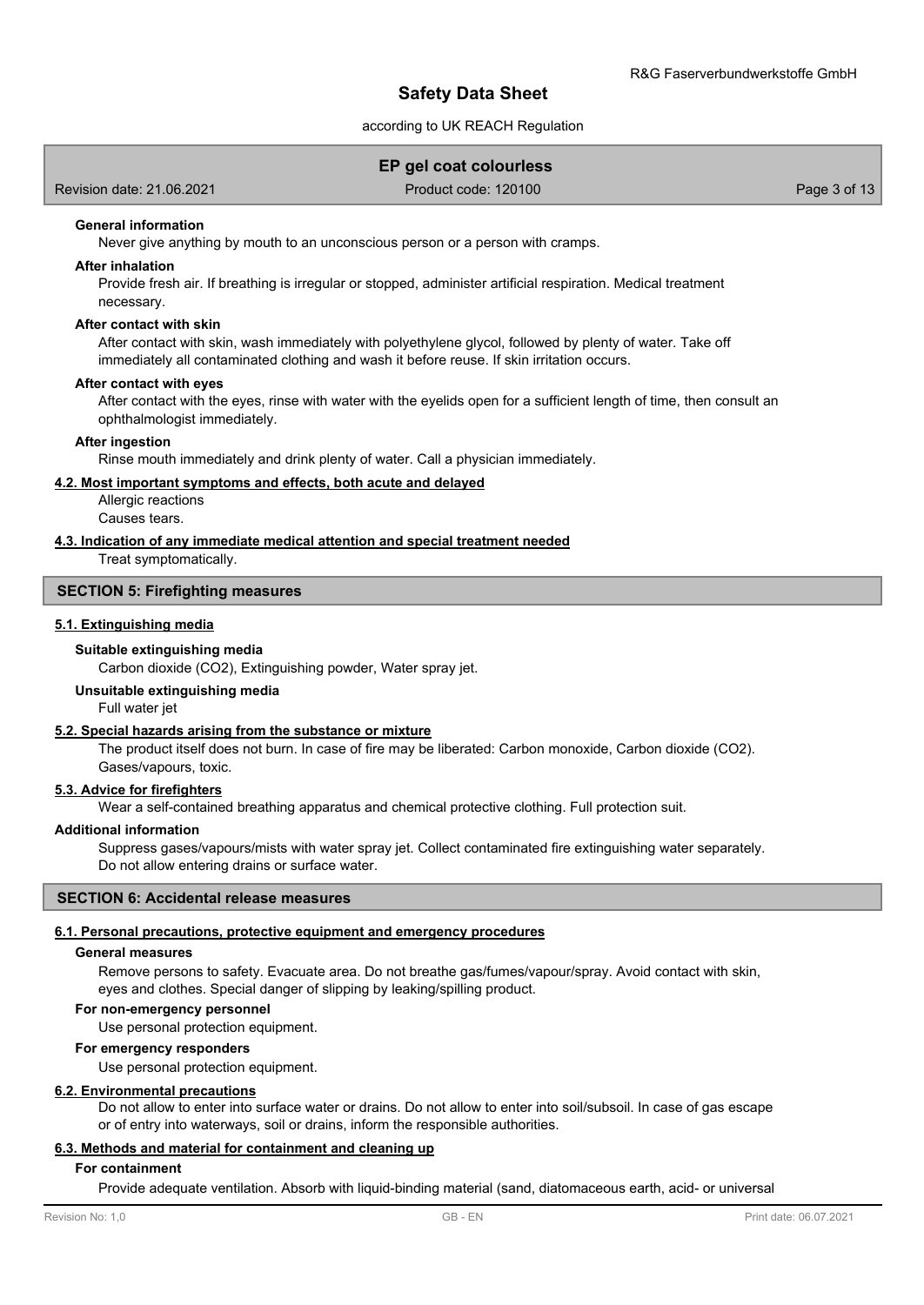### according to UK REACH Regulation

### **EP gel coat colourless**

Revision date: 21.06.2021 **Product code: 120100** Product code: 120100 Page 4 of 13

binding agents). Treat the recovered material as prescribed in the section on waste disposal.

#### **For cleaning up**

No information available.

### **Other information**

Clean contaminated articles and floor according to the environmental legislation.

#### **6.4. Reference to other sections**

Safe handling: see section 7 Personal protection equipment: see section 8 Disposal: see section 13

### **SECTION 7: Handling and storage**

### **7.1. Precautions for safe handling**

#### **Advice on safe handling**

Provide adequate ventilation. Do not breathe gas/fumes/vapour/spray. Avoid contact with skin, eyes and clothes. Use personal protection equipment.

### **Advice on protection against fire and explosion**

Usual measures for fire prevention.

#### **Advice on general occupational hygiene**

Gas/Rauch/Dampf/Aerosol nicht einatmen. Remove contaminated, saturated clothing immediately. Draw up and observe skin protection programme. Wash hands and face before breaks and after work and take a shower if necessary. When using do not eat or drink.

### **7.2. Conditions for safe storage, including any incompatibilities**

#### **Requirements for storage rooms and vessels**

Keep container tightly closed and in a well-ventilated place. Keep/Store only in original container. Store in a dry place. Keep locked up. Provide for retaining containers, eg. floor pan without outflow.

#### **Hints on joint storage**

Do not store together with: Amines, Alkali (lye), Acids, Oxidising agent. Do not store together with: Food and feedingstuffs.

#### **Further information on storage conditions**

storage temperature: at room temperature Protect from moisture.

#### **7.3. Specific end use(s)**

Epoxy resin dispersions

### **SECTION 8: Exposure controls/personal protection**

#### **8.1. Control parameters**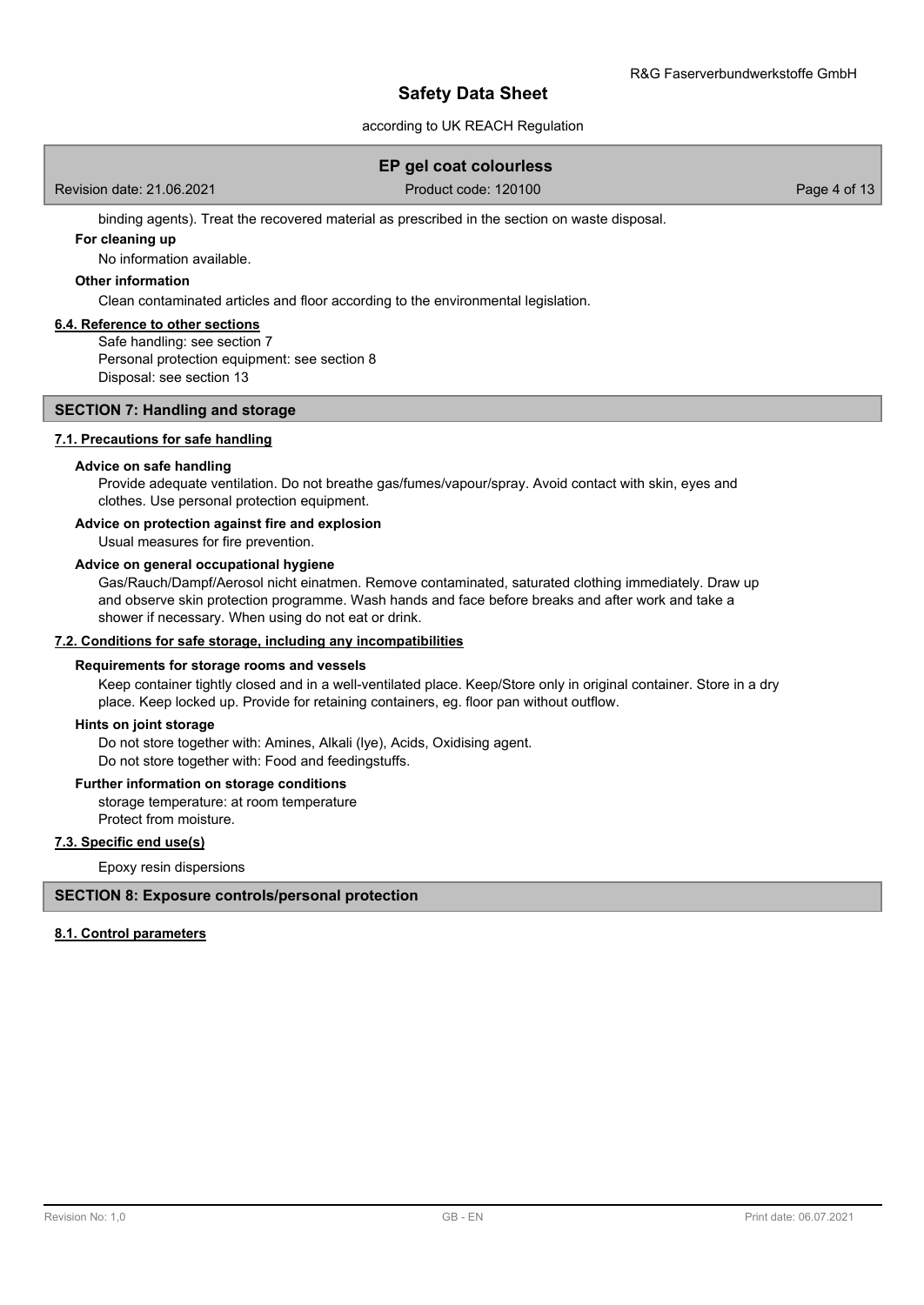according to UK REACH Regulation

**EP gel coat colourless**

Revision date: 21.06.2021 **Product code: 120100** Page 5 of 13

## **DNEL/DMEL values**

| Effect<br>Value<br>DNEL type<br>Exposure route                                                                                                                                                                |  |  |  |  |  |
|---------------------------------------------------------------------------------------------------------------------------------------------------------------------------------------------------------------|--|--|--|--|--|
|                                                                                                                                                                                                               |  |  |  |  |  |
| Reaction mass of 2,2'-[methylenebis(4,1-phenyleneoxymethylene)]dioxirane and [2-({2-[4-<br>(oxiran-2-ylmethoxy)benzyl]phenoxy}methyl)oxirane and [2,2'-<br>[methylenebis(2,1-phenyleneoxymethylene)]dioxirane |  |  |  |  |  |
| systemic<br>104,15 mg/kg<br>Worker DNEL, long-term<br>Idermal<br>bw/day                                                                                                                                       |  |  |  |  |  |
| $29,39$ mg/m <sup>3</sup><br>Worker DNEL, long-term<br>linhalation<br>systemic                                                                                                                                |  |  |  |  |  |
| 1675-54-3<br>bis-[4-(2,3-epoxipropoxi)phenyl]propane                                                                                                                                                          |  |  |  |  |  |
| 8,33 mg/kg<br>dermal<br>Worker DNEL,<br>bw/day                                                                                                                                                                |  |  |  |  |  |
| linhalation<br>$12.25 \text{ mg/m}^3$<br>Worker DNEL,                                                                                                                                                         |  |  |  |  |  |
| 16096-31-4<br>1,6-bis(2,3-epoxypropoxy)hexane                                                                                                                                                                 |  |  |  |  |  |
| dermal<br>1,7 mg/kg bw/day<br>Worker DNEL,                                                                                                                                                                    |  |  |  |  |  |
| linhalation<br>Worker DNEL,<br>$2.9$ mg/m <sup>3</sup>                                                                                                                                                        |  |  |  |  |  |

### **PNEC values**

| <b>CAS No</b>       | Substance                                                                                                                                                                                                     |              |  |  |  |  |
|---------------------|---------------------------------------------------------------------------------------------------------------------------------------------------------------------------------------------------------------|--------------|--|--|--|--|
|                     | Value<br>Environmental compartment                                                                                                                                                                            |              |  |  |  |  |
|                     | Reaction mass of 2,2'-[methylenebis(4,1-phenyleneoxymethylene)]dioxirane and [2-({2-[4-<br>(oxiran-2-ylmethoxy)benzyl]phenoxy}methyl)oxirane and [2,2'-<br>[methylenebis(2,1-phenyleneoxymethylene)]dioxirane |              |  |  |  |  |
| Freshwater          |                                                                                                                                                                                                               | 0,003 mg/l   |  |  |  |  |
|                     | Freshwater (intermittent releases)                                                                                                                                                                            | 0,025 mg/l   |  |  |  |  |
| Marine water        |                                                                                                                                                                                                               | $0$ mg/l     |  |  |  |  |
| Freshwater sediment |                                                                                                                                                                                                               | 0,294 mg/kg  |  |  |  |  |
| Marine sediment     |                                                                                                                                                                                                               | 0,029 mg/kg  |  |  |  |  |
|                     | Micro-organisms in sewage treatment plants (STP)                                                                                                                                                              | 10 mg/l      |  |  |  |  |
| Soil                |                                                                                                                                                                                                               | 0,237 mg/kg  |  |  |  |  |
| 1675-54-3           | bis-[4-(2,3-epoxipropoxi)phenyl]propane                                                                                                                                                                       |              |  |  |  |  |
| Freshwater          |                                                                                                                                                                                                               | 0,006 mg/l   |  |  |  |  |
| Marine water        |                                                                                                                                                                                                               | 0,0006 mg/l  |  |  |  |  |
| Freshwater sediment |                                                                                                                                                                                                               | 0,341 mg/kg  |  |  |  |  |
| Marine sediment     |                                                                                                                                                                                                               | 0,034 mg/kg  |  |  |  |  |
| Secondary poisoning |                                                                                                                                                                                                               | 11 mg/kg     |  |  |  |  |
|                     | Micro-organisms in sewage treatment plants (STP)                                                                                                                                                              | 10 mg/l      |  |  |  |  |
| Soil                |                                                                                                                                                                                                               | 0,065 mg/kg  |  |  |  |  |
| 16096-31-4          | 1,6-bis(2,3-epoxypropoxy)hexane                                                                                                                                                                               |              |  |  |  |  |
| Freshwater          |                                                                                                                                                                                                               | 0,0115 mg/l  |  |  |  |  |
| Marine water        |                                                                                                                                                                                                               | 0,00115 mg/l |  |  |  |  |

# **8.2. Exposure controls**

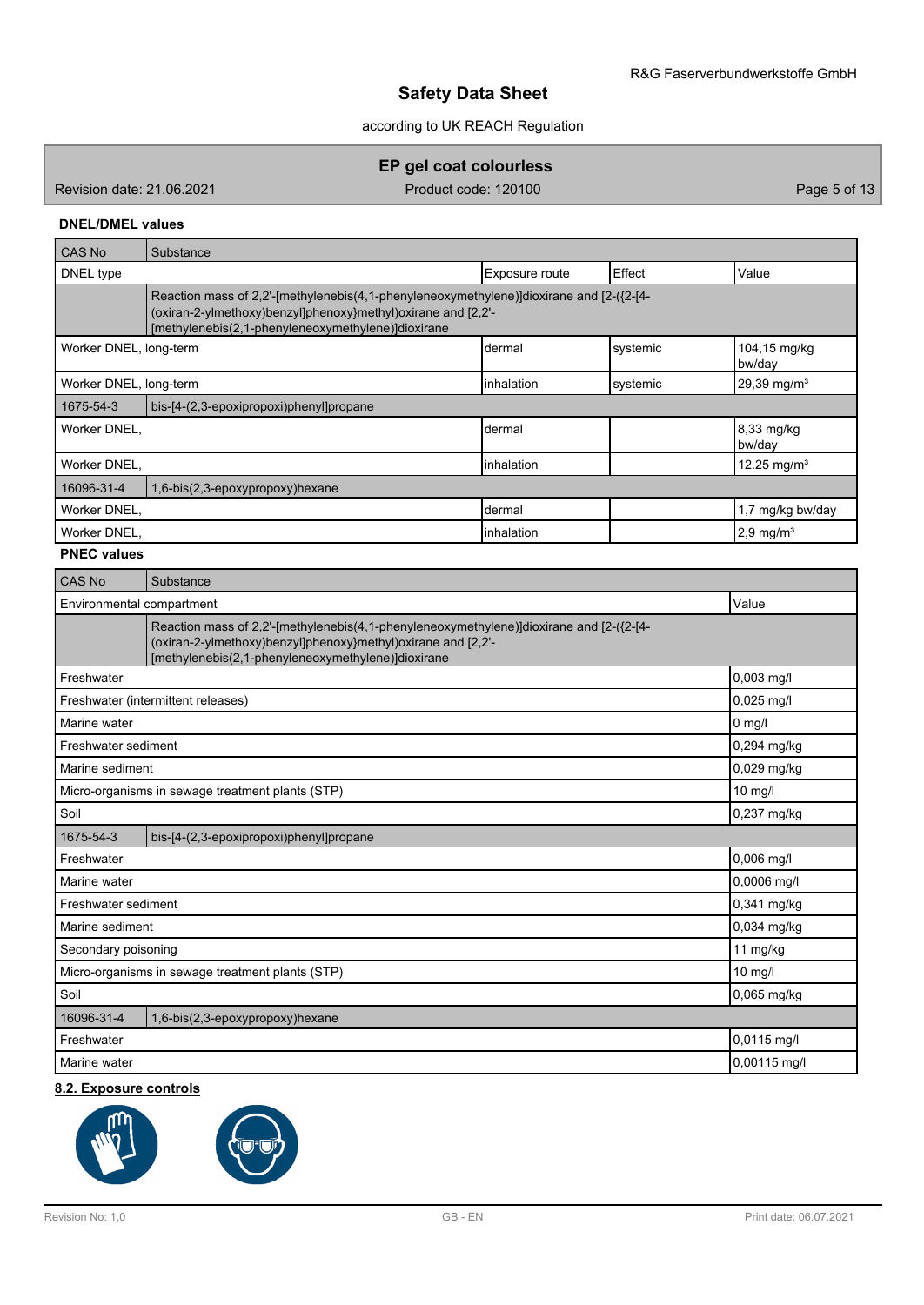### according to UK REACH Regulation

| Revision date: 21.06.2021 |  |  |
|---------------------------|--|--|
|                           |  |  |

**EP gel coat colourless**

Product code: 120100 Product code: 120100

### **Individual protection measures, such as personal protective equipment**

#### **Eye/face protection**

Tightly sealed safety glasses. (DIN EN 166)

### **Hand protection**

Wear suitable gloves. (EN374)

When handling with chemical substances, protective gloves must be worn with the CE-label including the four control digits. The quality of the protective gloves resistant to chemicals must be chosen as a function of the specific working place concentration and quantity of hazardous substances. For special purposes, it is recommended to check the resistance to chemicals of the protective gloves mentioned above together with the supplier of these gloves.

Suitable material: Butyl caoutchouc (butyl rubber)

Thickness of the glove material: >= 0,5 mm

Suitable material: NBR (Nitrile rubber)

Thickness of the glove material:  $>= 0.4$  mm

Suitable material: EVAL

Thickness of the glove material: >= 0,1 mm

Breakthrough time:: 480 min

Breakthrough times and swelling properties of the material must be taken into consideration.

### **Skin protection**

Wear suitable protective clothing.

### **Respiratory protection**

In case of inadequate ventilation wear respiratory protection.

**Thermal hazards**

not applicable

### **Environmental exposure controls**

Avoid release to the environment.

### **SECTION 9: Physical and chemical properties**

### **9.1. Information on basic physical and chemical properties**

| Physical state:<br>Colour:                                    | Liquid<br>cloudy |                      |
|---------------------------------------------------------------|------------------|----------------------|
| Odour:                                                        | characteristic   |                      |
| Odour threshold:                                              | not determined   |                      |
|                                                               |                  | <b>Test method</b>   |
| Changes in the physical state                                 |                  |                      |
| Melting point/freezing point:                                 | not determined   |                      |
| Boiling point or initial boiling point and<br>boiling range:  | not determined   |                      |
| Flash point:                                                  |                  | $>$ 150 °C ISO 2719  |
| <b>Flammability</b>                                           |                  |                      |
| Solid/liquid:                                                 | not applicable   |                      |
| Gas:                                                          | not applicable   |                      |
| <b>Explosive properties</b><br>The product is not: Explosive. |                  |                      |
| Lower explosion limits:                                       | not determined   |                      |
| Upper explosion limits:                                       | not determined   |                      |
| Auto-ignition temperature:                                    |                  | $>$ 140 °C DIN 51794 |
| <b>Self-ignition temperature</b>                              |                  |                      |
| Solid:                                                        | not applicable   |                      |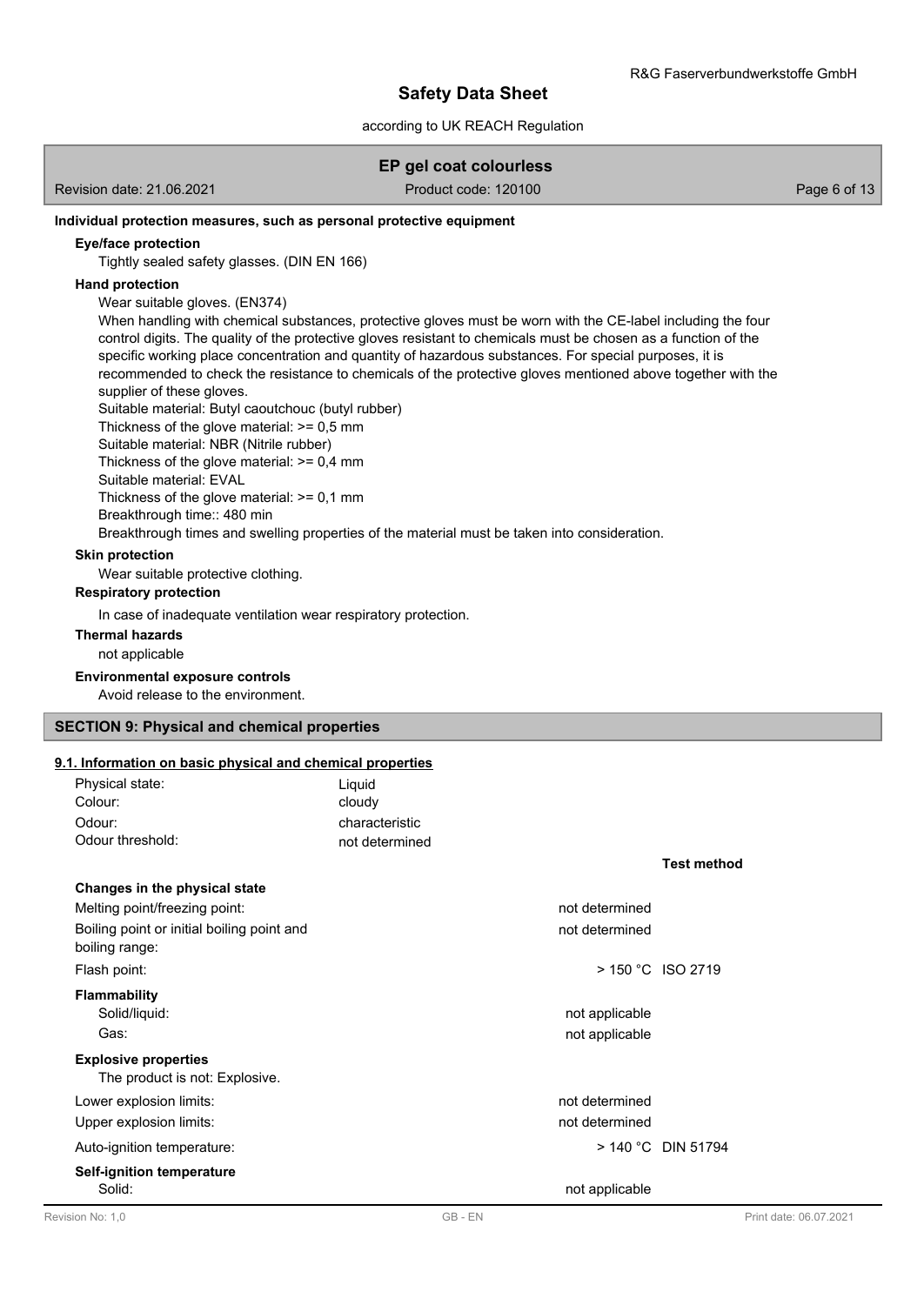### according to UK REACH Regulation

|                                                | EP gel coat colourless                  |              |
|------------------------------------------------|-----------------------------------------|--------------|
| Revision date: 21.06.2021                      | Product code: 120100                    | Page 7 of 13 |
| Gas:                                           | not applicable                          |              |
| Decomposition temperature:                     | not determined                          |              |
| <b>Oxidizing properties</b><br>Not oxidising.  |                                         |              |
| pH-Value:                                      | not applicable                          |              |
| Viscosity / dynamic:<br>(at 40 $^{\circ}$ C)   | 70 - 90 mPa·s DIN 53018                 |              |
| Viscosity / kinematic:                         | not determined                          |              |
| Water solubility:                              | Immiscible                              |              |
| Solubility in other solvents<br>not determined |                                         |              |
| Partition coefficient n-octanol/water:         | not determined                          |              |
| Vapour pressure:<br>(at 20 $°C$ )              | $< 0.1$ hPa                             |              |
| Density (at 25 °C):                            | 1,16 - 1,18 g/cm <sup>3</sup> DIN 51757 |              |
| Relative vapour density:                       | not determined                          |              |
| 9.2. Other information                         |                                         |              |
| Other safety characteristics                   |                                         |              |
| Evaporation rate:                              | not determined                          |              |
| <b>Further Information</b>                     |                                         |              |
| No information available.                      |                                         |              |
| <b>SECTION 10: Stability and reactivity</b>    |                                         |              |
|                                                |                                         |              |

#### **10.1. Reactivity**

No information available.

#### **10.2. Chemical stability**

no decomposition when stored and handled properly

# **10.3. Possibility of hazardous reactions**

No hazardous reaction when handled and stored according to provisions.

### **10.4. Conditions to avoid**

Protect from moisture. Keep away from heat.

### **10.5. Incompatible materials**

Amines Alkali (lye) Acids Oxidising agent

### **10.6. Hazardous decomposition products**

In case of fire may be liberated: Carbon monoxide, Carbon dioxide (CO2). Gases/vapours, toxic.

### **SECTION 11: Toxicological information**

### **11.1. Information on hazard classes as defined in GB CLP Regulation**

### **Acute toxicity**

Based on available data, the classification criteria are not met.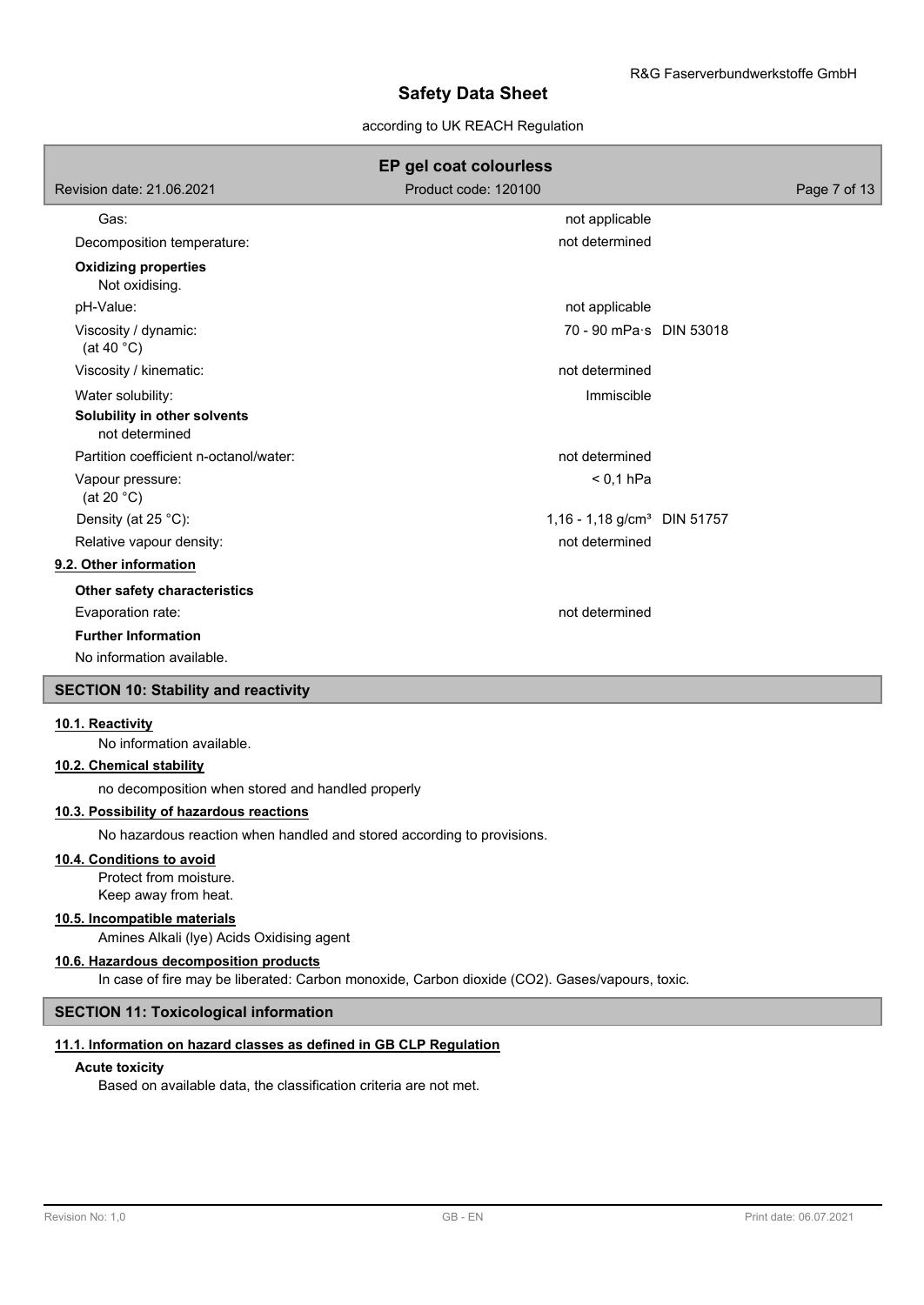### according to UK REACH Regulation

# **EP gel coat colourless**

Revision date: 21.06.2021 **Product code: 120100** Page 8 of 13

| CAS No     | Chemical name                                                                                                                                                                                                 |                                    |         |              |        |  |  |  |  |
|------------|---------------------------------------------------------------------------------------------------------------------------------------------------------------------------------------------------------------|------------------------------------|---------|--------------|--------|--|--|--|--|
|            | Exposure route                                                                                                                                                                                                | Dose                               | Species | Source       | Method |  |  |  |  |
|            | Reaction mass of 2,2'-[methylenebis(4,1-phenyleneoxymethylene)]dioxirane and [2-({2-[4-<br>(oxiran-2-ylmethoxy)benzyl]phenoxy}methyl)oxirane and [2,2'-<br>[methylenebis(2,1-phenyleneoxymethylene)]dioxirane |                                    |         |              |        |  |  |  |  |
|            | LD50<br>> 5000<br>Rat<br>Manufacturer<br>oral<br>mg/kg                                                                                                                                                        |                                    |         |              |        |  |  |  |  |
|            | dermal                                                                                                                                                                                                        | > 2000<br>LD50<br>mg/kg            | Rat     | Manufacturer |        |  |  |  |  |
| 1675-54-3  | bis-[4-(2,3-epoxipropoxi)phenyl]propane                                                                                                                                                                       |                                    |         |              |        |  |  |  |  |
|            | oral                                                                                                                                                                                                          | LD <sub>50</sub><br>15000<br>mg/kg | Rat     | Manufacturer |        |  |  |  |  |
|            | dermal                                                                                                                                                                                                        | 23000<br>LD <sub>50</sub><br>mg/kg | Rabbit  | Manufacturer |        |  |  |  |  |
| 16096-31-4 | 1,6-bis(2,3-epoxypropoxy)hexane                                                                                                                                                                               |                                    |         |              |        |  |  |  |  |
|            | oral                                                                                                                                                                                                          | LD <sub>50</sub><br>8500<br> mg/kg | Rat     | Manufacturer |        |  |  |  |  |
|            | dermal                                                                                                                                                                                                        | LD <sub>50</sub><br>>4900<br>mg/kg | Rabbit  | Manufacturer |        |  |  |  |  |

### **Irritation and corrosivity**

Causes skin irritation.

Causes serious eye irritation.

### **Sensitising effects**

May cause an allergic skin reaction. (Reaction mass of 2,2'- [methylenebis(4,1-phenyleneoxymethylene)]dioxirane and [2-({2-[4-(oxiran-2-ylmethoxy)benzyl]phenoxy} methyl)oxirane and [2,2'-[methylenebis(2,1-phenyleneoxymethylene)]dioxirane; bis-[4- (2,3-epoxipropoxi)phenyl]propane; 1,6-bis(2,3-epoxypropoxy)hexane)

### **Carcinogenic/mutagenic/toxic effects for reproduction**

Based on available data, the classification criteria are not met.

### **STOT-single exposure**

Based on available data, the classification criteria are not met.

### **STOT-repeated exposure**

Based on available data, the classification criteria are not met.

#### **Aspiration hazard**

Based on available data, the classification criteria are not met.

### **11.2. Information on other hazards**

### **Endocrine disrupting properties**

No information available.

### **SECTION 12: Ecological information**

### **12.1. Toxicity**

Toxic to aquatic life with long lasting effects.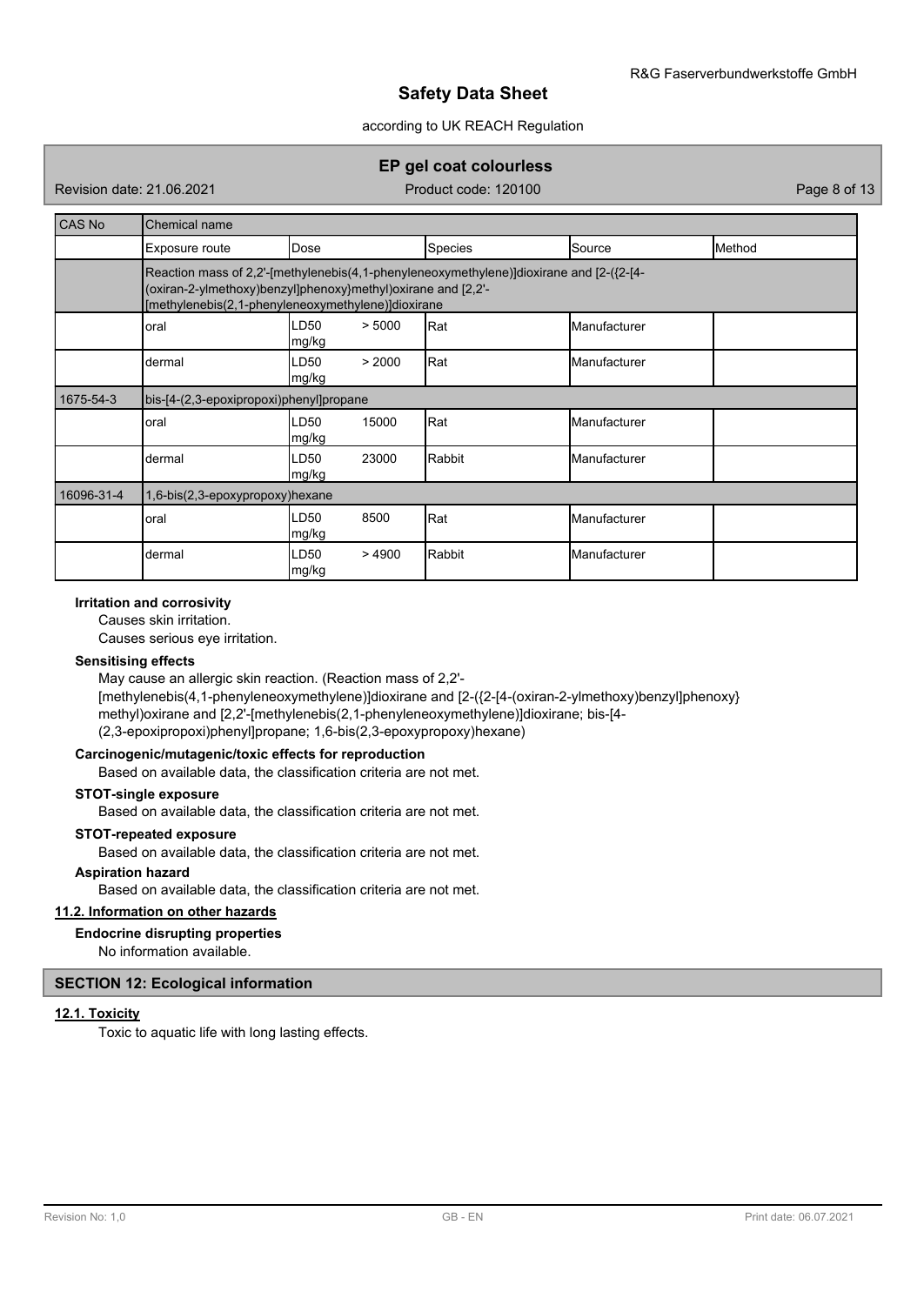### according to UK REACH Regulation

### **EP gel coat colourless**

Revision date: 21.06.2021 **Product code: 120100** Page 9 of 13

| CAS No     | Chemical name                                                                                                                                                                                                 |                     |            |  |                                             |                     |        |  |  |
|------------|---------------------------------------------------------------------------------------------------------------------------------------------------------------------------------------------------------------|---------------------|------------|--|---------------------------------------------|---------------------|--------|--|--|
|            | Aquatic toxicity                                                                                                                                                                                              | Dose                |            |  | [h]   [d] Species                           | Source              | Method |  |  |
|            | Reaction mass of 2,2'-[methylenebis(4,1-phenyleneoxymethylene)]dioxirane and [2-({2-[4-<br>(oxiran-2-ylmethoxy)benzyl]phenoxy}methyl)oxirane and [2,2'-<br>[methylenebis(2,1-phenyleneoxymethylene)]dioxirane |                     |            |  |                                             |                     |        |  |  |
|            | <b>LC50</b><br>Acute fish toxicity<br>2,54<br>96 hlLeuciscus idus<br>Manufacturer<br>(golden orfe)<br>mg/l                                                                                                    |                     |            |  |                                             |                     |        |  |  |
|            | Acute algae toxicity                                                                                                                                                                                          | ErC <sub>50</sub>   | $1,8$ mg/l |  | 72 hlSelenastrum<br>capricornutum           | Manufacturer        |        |  |  |
|            | Acute crustacea toxicity                                                                                                                                                                                      | <b>EC50</b><br>mg/l | 2,55       |  | 48 h Daphnia magna (Big<br>water flea)      | Manufacturer        |        |  |  |
| 1675-54-3  | bis-[4-(2,3-epoxipropoxi)phenyl]propane                                                                                                                                                                       |                     |            |  |                                             |                     |        |  |  |
|            | Acute fish toxicity                                                                                                                                                                                           | <b>LC50</b>         | $2$ mg/l   |  | 96 hOncorhynchus mykiss<br>(Rainbow trout)  | Manufacturer        |        |  |  |
|            | Acute crustacea toxicity                                                                                                                                                                                      | <b>EC50</b>         | $1,8$ mg/l |  | 48 h Daphnia magna (Big<br>water flea)      | Manufacturer        |        |  |  |
| 16096-31-4 | 1,6-bis(2,3-epoxypropoxy)hexane                                                                                                                                                                               |                     |            |  |                                             |                     |        |  |  |
|            | Acute fish toxicity                                                                                                                                                                                           | <b>LC50</b>         | $30$ mg/l  |  | 96 h Oncorhynchus mykiss<br>(Rainbow trout) | Manufacturer        |        |  |  |
|            | Acute crustacea toxicity                                                                                                                                                                                      | EC50                | $67$ mg/l  |  | 48 h Daphnia magna (Big<br>water flea)      | <b>Manufacturer</b> |        |  |  |

### **12.2. Persistence and degradability**

The product does not contain any relevant quantities of substances with workplace-related limit values to be monitored.

### **12.3. Bioaccumulative potential**

The product does not contain any relevant quantities of substances with workplace-related limit values to be monitored.

### **12.4. Mobility in soil**

The product does not contain any relevant quantities of substances with workplace-related limit values to be monitored.

#### **12.5. Results of PBT and vPvB assessment**

not applicable

### **12.6. Endocrine disrupting properties**

No information available.

**12.7. Other adverse effects**

No information available.

### **Further information**

Do not allow to enter into surface water or drains. Do not allow to enter into soil/subsoil.

### **SECTION 13: Disposal considerations**

### **13.1. Waste treatment methods**

#### **Disposal recommendations**

Do not allow to enter into surface water or drains. Do not allow to enter into soil/subsoil. Dispose of waste according to applicable legislation.

### **List of Wastes Code - residues/unused products**

080409 WASTES FROM THE MANUFACTURE, FORMULATION, SUPPLY AND USE (MFSU) OF COATINGS (PAINTS, VARNISHES AND VITREOUS ENAMELS), ADHESIVES, SEALANTS AND PRINTING INKS; wastes from MFSU of adhesives and sealants (including waterproofing products); waste adhesives and sealants containing organic solvents or other hazardous substances; hazardous waste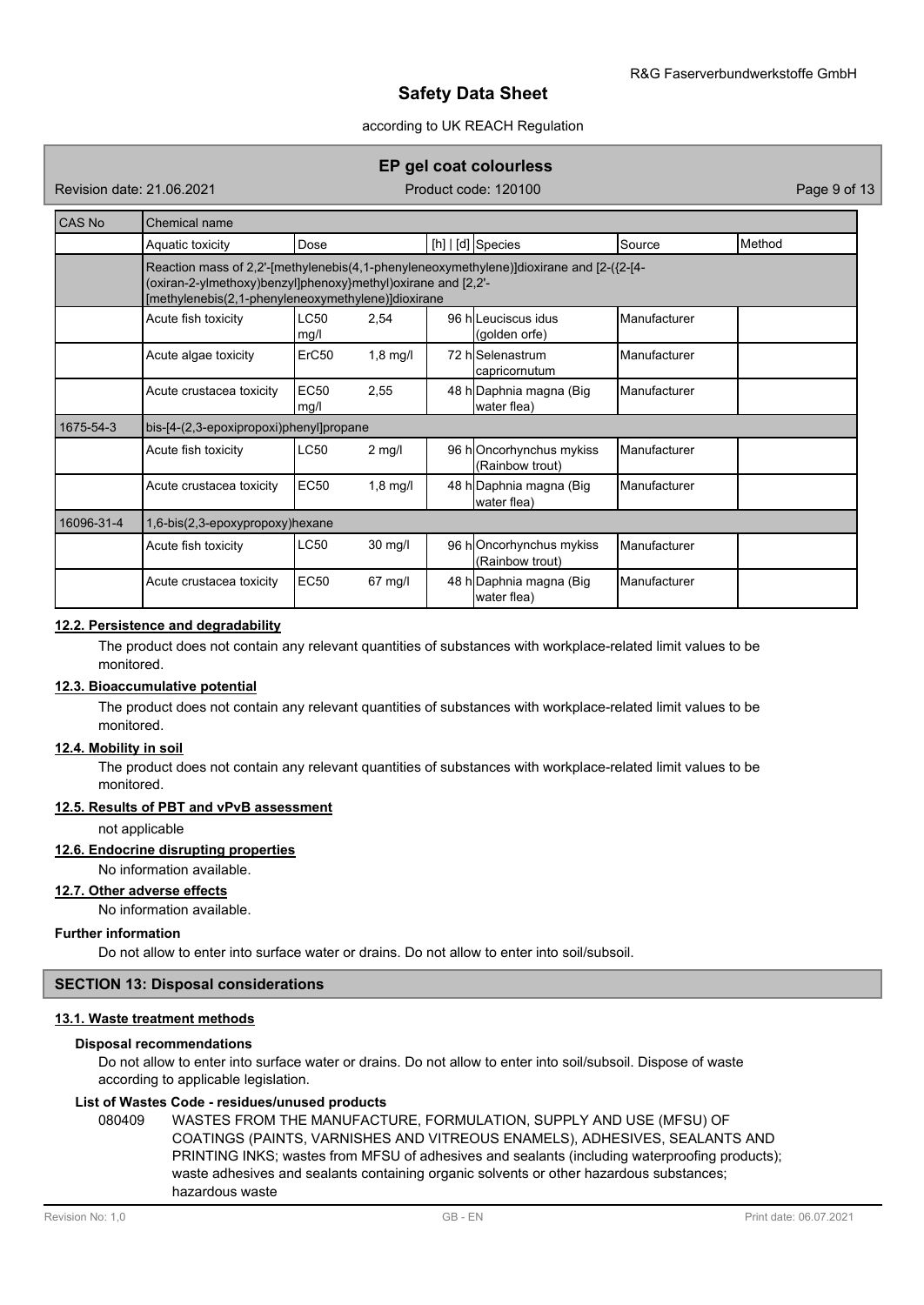# according to UK REACH Regulation

|                                                                                                          | EP gel coat colourless                                                                                                                                                                                                                               |               |
|----------------------------------------------------------------------------------------------------------|------------------------------------------------------------------------------------------------------------------------------------------------------------------------------------------------------------------------------------------------------|---------------|
| Revision date: 21.06.2021                                                                                | Product code: 120100                                                                                                                                                                                                                                 | Page 10 of 13 |
| List of Wastes Code - used product<br>200127<br>substances; hazardous waste                              | MUNICIPAL WASTES (HOUSEHOLD WASTE AND SIMILAR COMMERCIAL, INDUSTRIAL AND<br>INSTITUTIONAL WASTES) INCLUDING SEPARATELY COLLECTED FRACTIONS; separately<br>collected fractions (except 15 01); paint, inks, adhesives and resins containing hazardous |               |
| <b>Contaminated packaging</b><br>substance itself. Dispose of waste according to applicable legislation. | Non-contaminated packages may be recycled. Handle contaminated packages in the same way as the                                                                                                                                                       |               |
| <b>SECTION 14: Transport information</b>                                                                 |                                                                                                                                                                                                                                                      |               |
| Land transport (ADR/RID)                                                                                 |                                                                                                                                                                                                                                                      |               |
| 14.1. UN number:                                                                                         | <b>UN 3082</b>                                                                                                                                                                                                                                       |               |
| 14.2. UN proper shipping name:                                                                           | ENVIRONMENTALLY HAZARDOUS SUBSTANCE, LIQUID, N.O.S.<br>(epoxy resin)                                                                                                                                                                                 |               |
| 14.3. Transport hazard class(es):                                                                        | 9                                                                                                                                                                                                                                                    |               |
| 14.4. Packing group:                                                                                     | III                                                                                                                                                                                                                                                  |               |
| Hazard label:                                                                                            | 9                                                                                                                                                                                                                                                    |               |
|                                                                                                          |                                                                                                                                                                                                                                                      |               |
| Classification code:                                                                                     | M <sub>6</sub>                                                                                                                                                                                                                                       |               |
| Special Provisions:<br>Limited quantity:                                                                 | 274 335 601<br>5L                                                                                                                                                                                                                                    |               |
| Transport category:                                                                                      | 3                                                                                                                                                                                                                                                    |               |
| Hazard No:                                                                                               | 90                                                                                                                                                                                                                                                   |               |
| Tunnel restriction code:                                                                                 | E                                                                                                                                                                                                                                                    |               |
| Other applicable information (land transport)<br>E1                                                      |                                                                                                                                                                                                                                                      |               |
| Inland waterways transport (ADN)                                                                         |                                                                                                                                                                                                                                                      |               |
| 14.1. UN number:                                                                                         | <b>UN 3082</b>                                                                                                                                                                                                                                       |               |
| 14.2. UN proper shipping name:                                                                           | ENVIRONMENTALLY HAZARDOUS SUBSTANCE, LIQUID, N.O.S.<br>(epoxy resin)                                                                                                                                                                                 |               |
| 14.3. Transport hazard class(es):                                                                        | 9                                                                                                                                                                                                                                                    |               |
| 14.4. Packing group:                                                                                     | III                                                                                                                                                                                                                                                  |               |
| Hazard label:                                                                                            | 9                                                                                                                                                                                                                                                    |               |
| Classification code:                                                                                     | M <sub>6</sub>                                                                                                                                                                                                                                       |               |
| <b>Special Provisions:</b><br>Limited quantity:                                                          | 274 335 601<br>5L                                                                                                                                                                                                                                    |               |
| Other applicable information (inland waterways transport)<br>E1                                          |                                                                                                                                                                                                                                                      |               |
| <b>Marine transport (IMDG)</b>                                                                           |                                                                                                                                                                                                                                                      |               |
| 14.1. UN number:                                                                                         | <b>UN 3082</b>                                                                                                                                                                                                                                       |               |
| 14.2. UN proper shipping name:                                                                           | ENVIRONMENTALLY HAZARDOUS SUBSTANCE, LIQUID, N.O.S.<br>(epoxy resin)                                                                                                                                                                                 |               |
| 14.3. Transport hazard class(es):                                                                        | 9                                                                                                                                                                                                                                                    |               |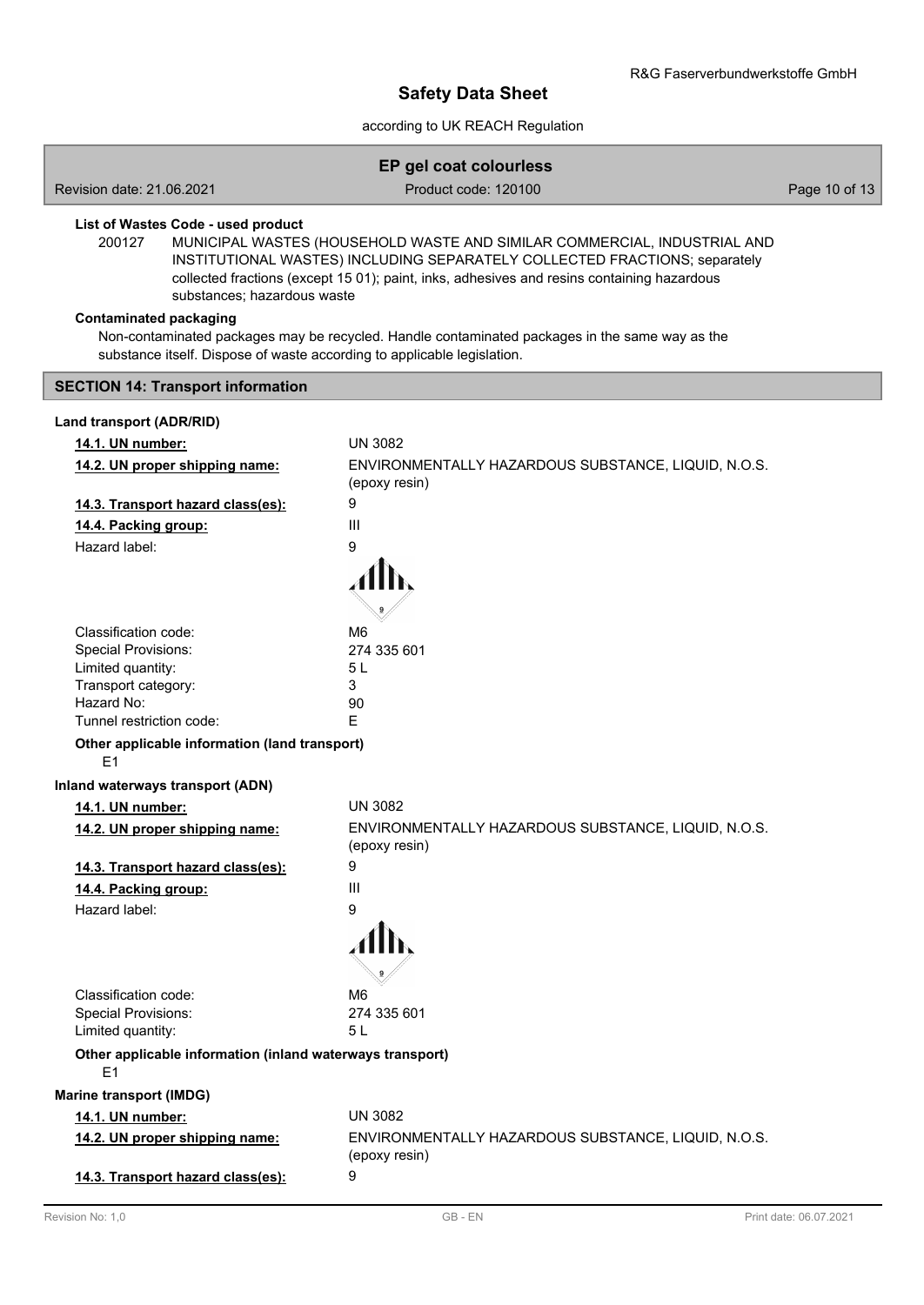# according to UK REACH Regulation

| EP gel coat colourless                                                                               |                      |                                                     |               |
|------------------------------------------------------------------------------------------------------|----------------------|-----------------------------------------------------|---------------|
| Revision date: 21.06.2021                                                                            | Product code: 120100 |                                                     | Page 11 of 13 |
| 14.4. Packing group:                                                                                 | Ш                    |                                                     |               |
| Hazard label:                                                                                        | 9                    |                                                     |               |
|                                                                                                      |                      |                                                     |               |
|                                                                                                      |                      |                                                     |               |
|                                                                                                      |                      |                                                     |               |
| Marine pollutant:<br>Special Provisions:                                                             | P<br>274, 335        |                                                     |               |
| Limited quantity:                                                                                    | 5L                   |                                                     |               |
| EmS:                                                                                                 | F-A, S-F             |                                                     |               |
| Other applicable information (marine transport)<br>E1                                                |                      |                                                     |               |
| Air transport (ICAO-TI/IATA-DGR)                                                                     |                      |                                                     |               |
| 14.1. UN number:                                                                                     | <b>UN 3082</b>       |                                                     |               |
| 14.2. UN proper shipping name:                                                                       | (epoxy resin)        | ENVIRONMENTALLY HAZARDOUS SUBSTANCE, LIQUID, N.O.S. |               |
| 14.3. Transport hazard class(es):                                                                    | 9                    |                                                     |               |
| 14.4. Packing group:                                                                                 | Ш                    |                                                     |               |
| Hazard label:                                                                                        | 9                    |                                                     |               |
|                                                                                                      |                      |                                                     |               |
|                                                                                                      |                      |                                                     |               |
| Special Provisions:                                                                                  | A97 A158             |                                                     |               |
| Limited quantity Passenger:                                                                          | 30 kg G              |                                                     |               |
| IATA-packing instructions - Passenger:                                                               | 964                  |                                                     |               |
| IATA-max. quantity - Passenger:                                                                      | 450L                 |                                                     |               |
| IATA-packing instructions - Cargo:                                                                   | 964                  |                                                     |               |
| IATA-max. quantity - Cargo:                                                                          | 450L                 |                                                     |               |
| Other applicable information (air transport)<br>E <sub>1</sub>                                       |                      |                                                     |               |
| Passenger-LQ: Y964                                                                                   |                      |                                                     |               |
| 14.5. Environmental hazards                                                                          |                      |                                                     |               |
| ENVIRONMENTALLY HAZARDOUS:                                                                           | Yes                  |                                                     |               |
|                                                                                                      |                      |                                                     |               |
|                                                                                                      |                      |                                                     |               |
| Danger releasing substance:                                                                          | epoxy resin          |                                                     |               |
| 14.6. Special precautions for user<br>No information available.                                      |                      |                                                     |               |
| 14.7. Maritime transport in bulk according to IMO instruments                                        |                      |                                                     |               |
| not applicable                                                                                       |                      |                                                     |               |
| <b>SECTION 15: Regulatory information</b>                                                            |                      |                                                     |               |
| 15.1. Safety, health and environmental regulations/legislation specific for the substance or mixture |                      |                                                     |               |
| EU regulatory information                                                                            |                      |                                                     |               |
| Restrictions on use (REACH, annex XVII):                                                             |                      |                                                     |               |
| Entry 3                                                                                              |                      |                                                     |               |

Entry 3 2010/75/EU (VOC): < 75 %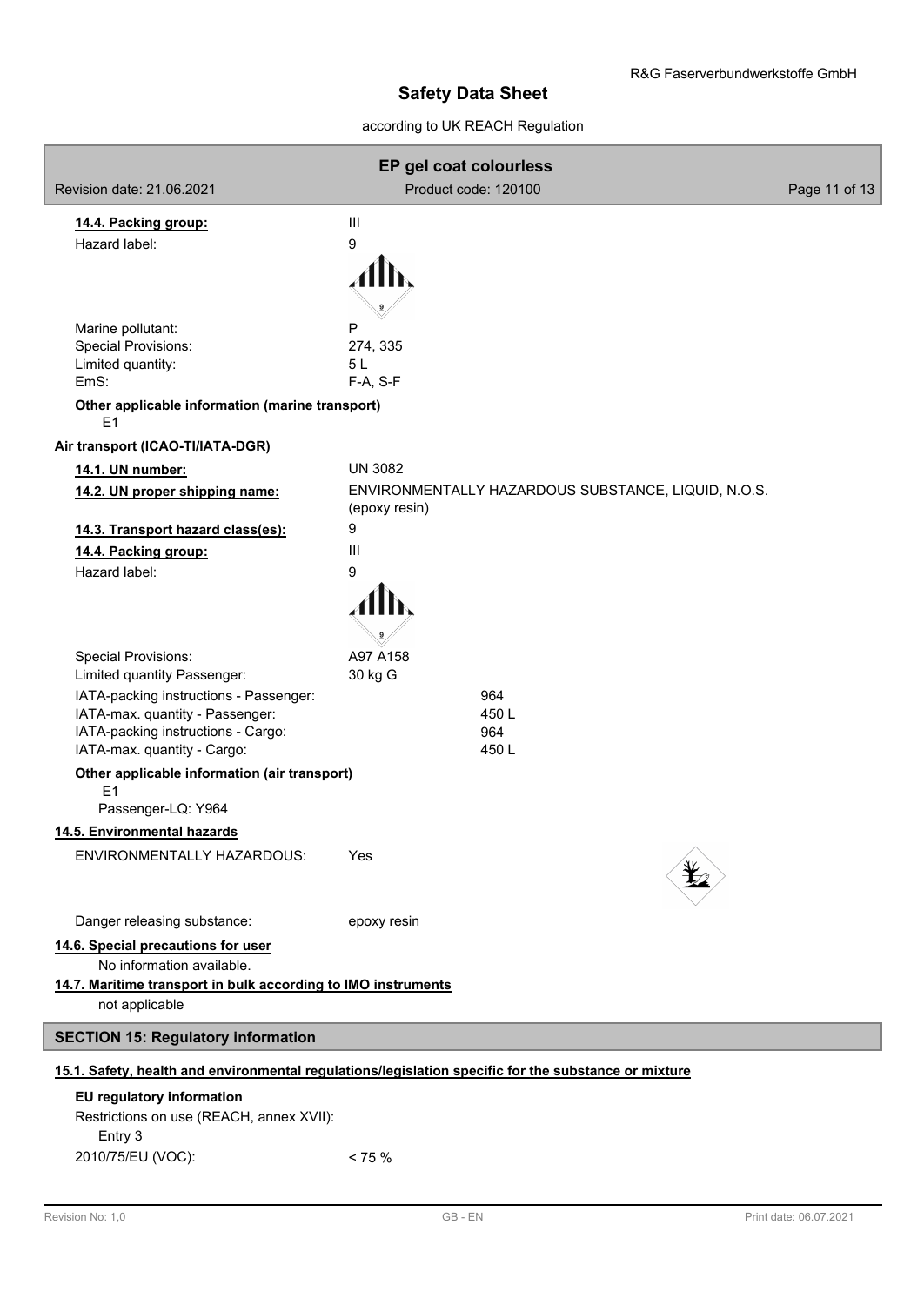### according to UK REACH Regulation

| Revision date: 21.06.2021                            | EP gel coat colourless<br>Product code: 120100                                                                        | Page 12 of 13 |
|------------------------------------------------------|-----------------------------------------------------------------------------------------------------------------------|---------------|
| Information according to 2012/18/EU<br>(SEVESO III): | E2 Hazardous to the Aquatic Environment                                                                               |               |
| National regulatory information                      |                                                                                                                       |               |
| Employment restrictions:                             | Observe restrictions to employment for juveniles according to the 'juvenile<br>work protection guideline' (94/33/EC). |               |
| Water hazard class (D):                              | 2 - obviously hazardous to water                                                                                      |               |
| 15.2. Chemical safety assessment                     |                                                                                                                       |               |

Chemical safety assessments for substances in this mixture were not carried out.

### **SECTION 16: Other information**

### **Abbreviations and acronyms**

CLP: Classification, labelling and Packaging REACH: Registration, Evaluation and Authorization of Chemicals GHS: Globally Harmonised System of Classification, Labelling and Packaging of Chemicals UN: United Nations CAS: Chemical Abstracts Service DNEL: Derived No Effect Level DMEL: Derived Minimal Effect Level PNEC: Predicted No Effect Concentration ATE: Acute toxicity estimate LC50: Lethal concentration, 50% LD50: Lethal dose, 50% LL50: Lethal loading, 50% EL50: Effect loading, 50% EC50: Effective Concentration 50% ErC50: Effective Concentration 50%, growth rate NOEC: No Observed Effect Concentration BCF: Bio-concentration factor PBT: persistent, bioaccumulative, toxic vPvB: very persistent, very bioaccumulative ADR: Accord européen sur le transport des marchandises dangereuses par Route (European Agreement concerning the International Carriage of Dangerous Goods by Road) RID: Regulations concerning the international carriage of dangerous goods by rail ADN: European Agreement concerning the International Carriage of Dangerous Goods by Inland Waterways (Accord européen relatif au transport international des marchandises dangereuses par voies de navigation intérieures) IMDG: International Maritime Code for Dangerous Goods EmS: Emergency Schedules MFAG: Medical First Aid Guide IATA: International Air Transport Association ICAO: International Civil Aviation Organization MARPOL: International Convention for the Prevention of Marine Pollution from Ships IBC: Intermediate Bulk Container VOC: Volatile Organic Compounds SVHC: Substance of Very High Concern For abbreviations and acronyms, see table at http://abbrev.esdscom.eu **Classification for mixtures and used evaluation method according to GB CLP Regulation**

| Classification          | Classification procedure |
|-------------------------|--------------------------|
| Skin Irrit. 2: H315     | Calculation method       |
| Eye Irrit. 2; H319      | Calculation method       |
| Skin Sens. 1; H317      | Calculation method       |
| Aguatic Chronic 2: H411 | Calculation method       |